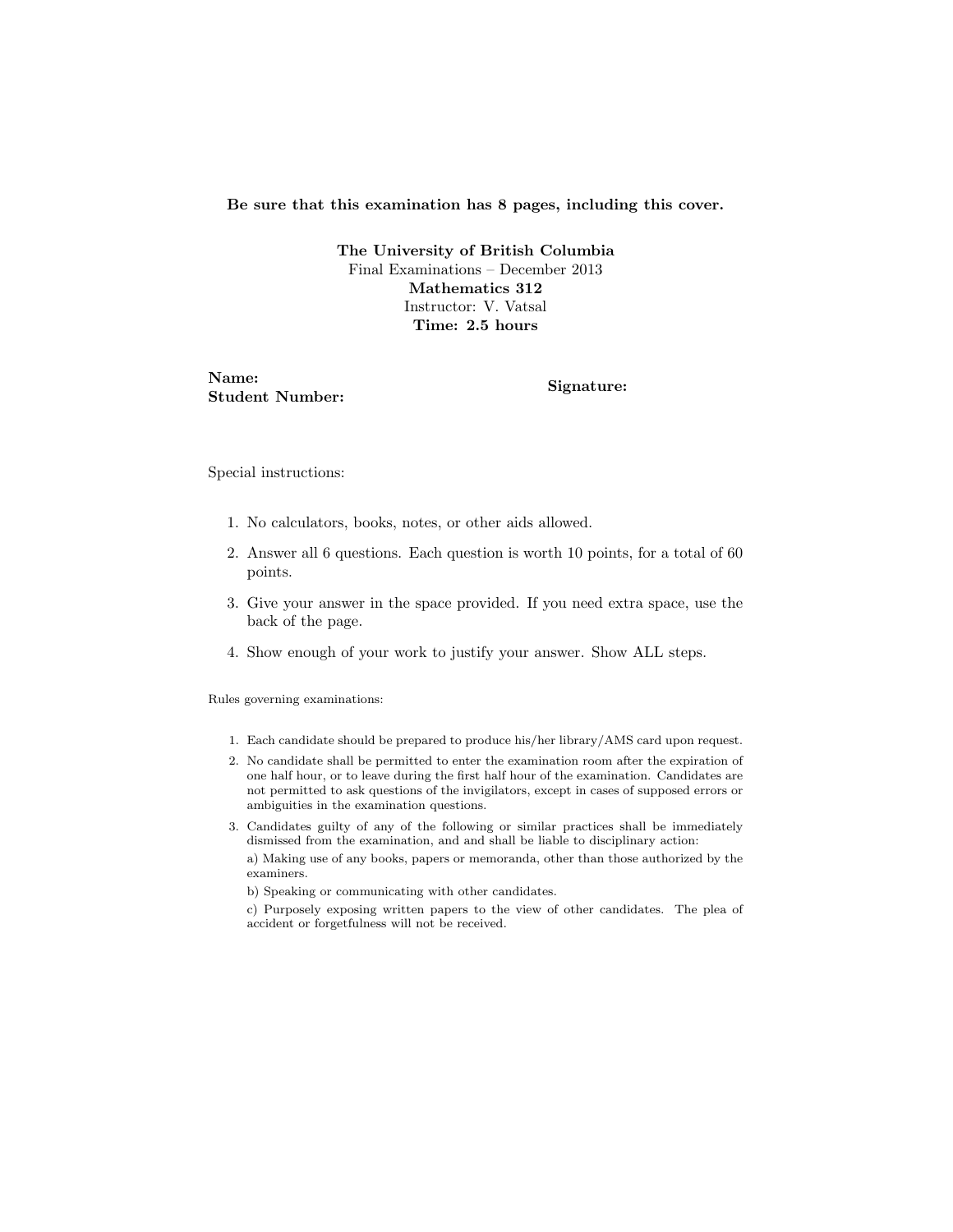### Problem 1:

a) Suppose  $m > 1$  is a positive integer and  $(a, m) = 1$ . State the definition of the inverse  $\overline{a}$  of  $a$  modulo  $m.$ 

b) Find the inverse of 16 modulo 19 and solve the congruence  $16X \equiv 2 \pmod{19}$ .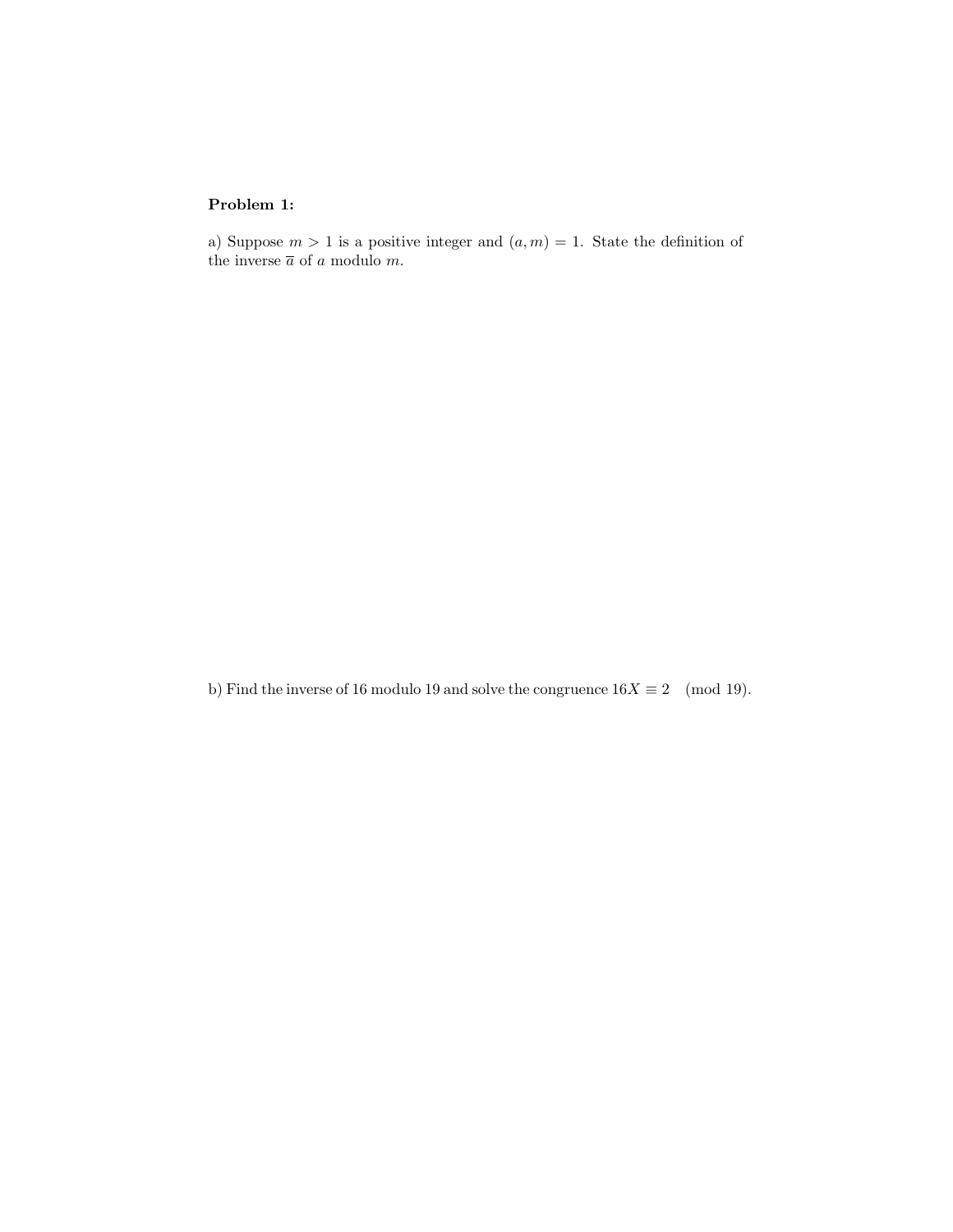# Problem 2:

a) Find all solutions to the congruence  $X^2 \equiv 1 \pmod{55}$ .

b) Find the last three decimal digits of the number  $7^{999}$ .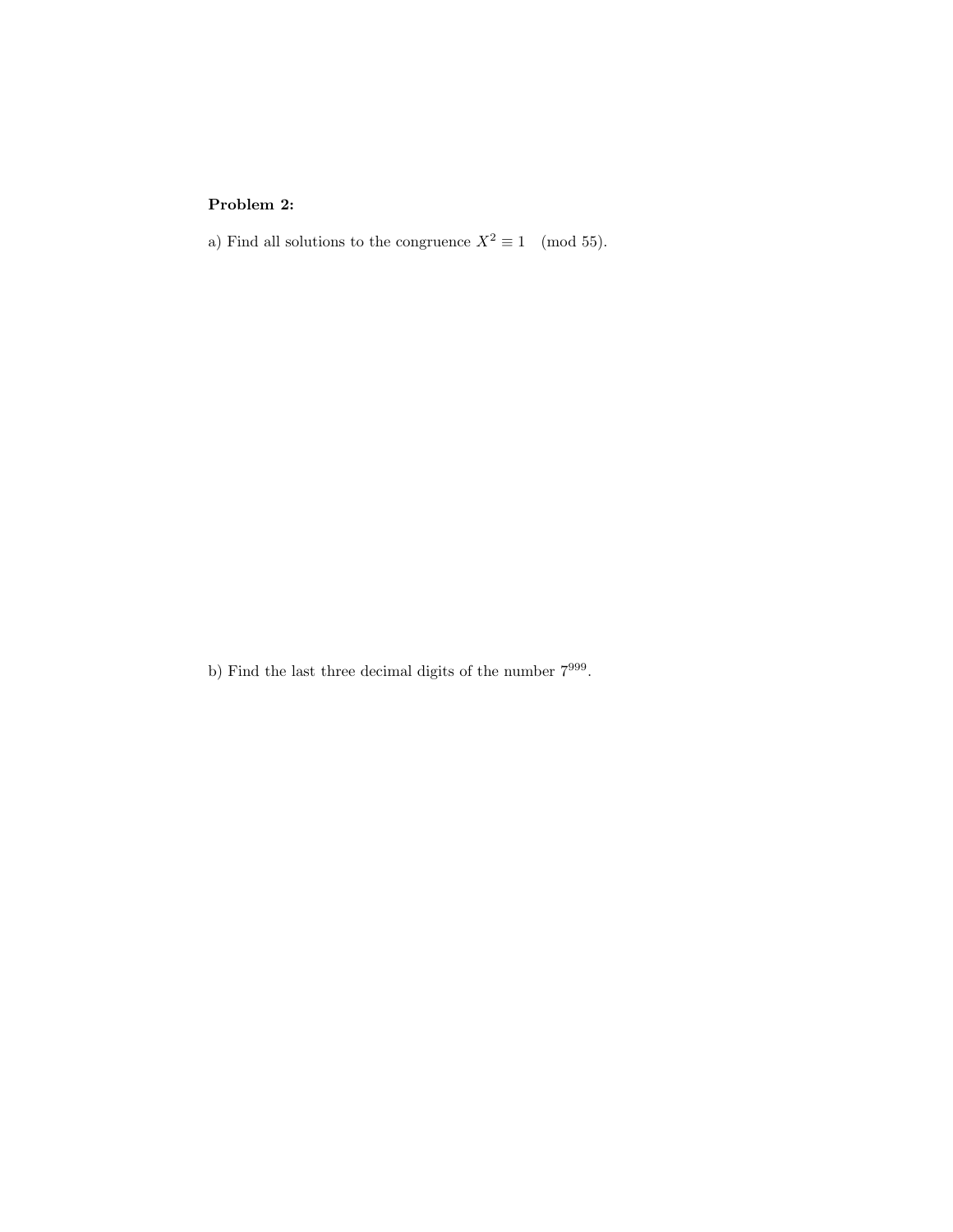### Problem 3:

a) State the definition of the Euler  $\phi$  function.

b) Determine if  $2821 = 7 \times 13 \times 31$  is a Carmichael number. Explain your answer. (Recall that a Carmichael number is a compositive integer  $n$  such that  $a^{n-1} \equiv 1 \pmod{n}$  whenever  $(a, n) = 1$ .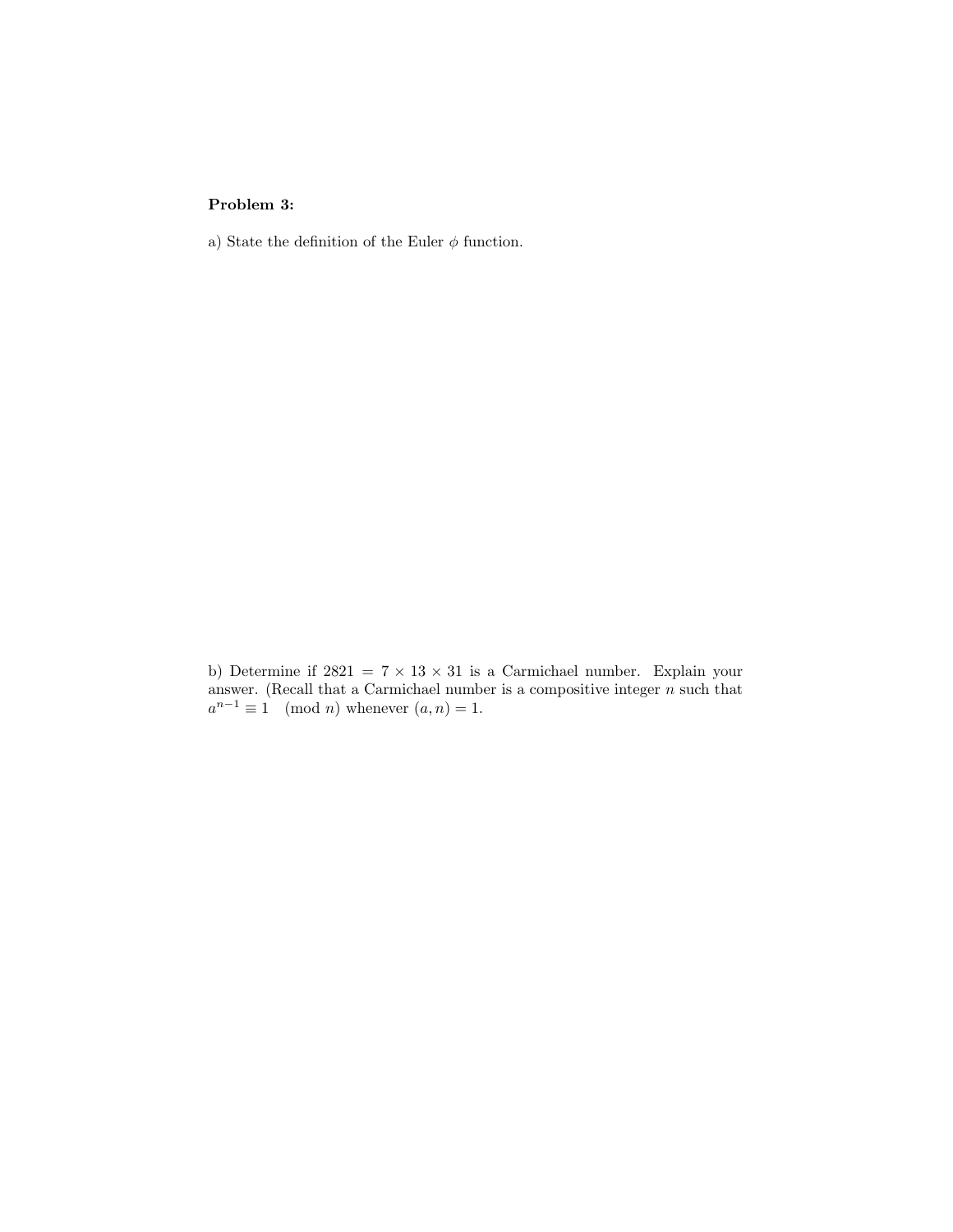## Problem 4:

a) Decrypt OAPB, which was encrypted by the affine transformation  $C\equiv 7P+$ 11 mod 26.

b) Find  $9^{23}$  mod 71.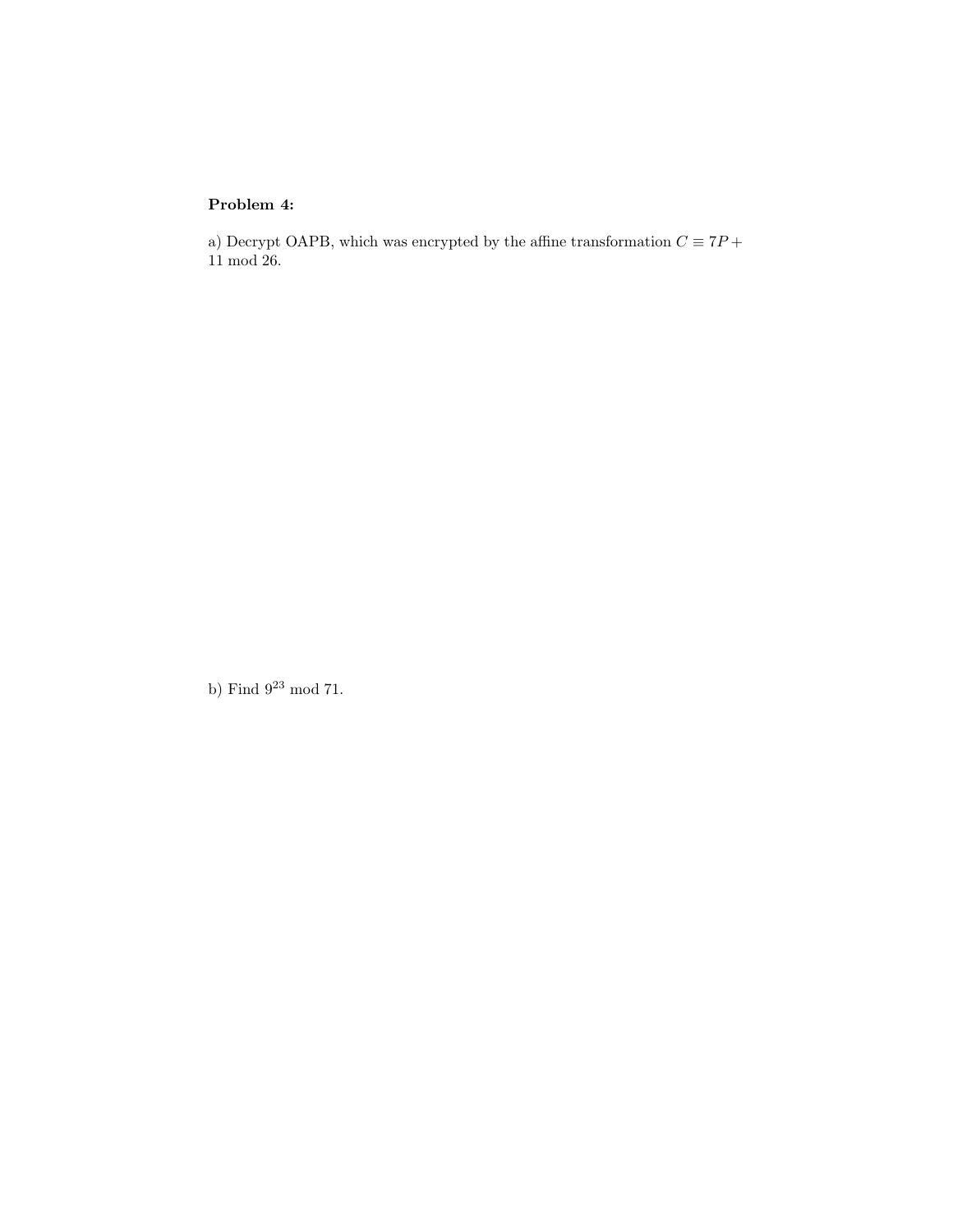### Problem 5:

a) Suppose  $a, b, m$  are integers with  $(a, m) = (b, m) = 1$ . Let  $s = \text{ord}_{m}(a)$  and  $t = \text{ord}_m(b)$  and suppose that  $(s, t) = 1$ . Then show that  $\text{ord}_m(ab) = st$ . (This was a homework problem.)

b) Suppose that p is a prime with  $p \equiv 3 \mod 4$ . Show that there is no solution to the congruence  $X^2 \equiv -1 \mod p$ . (This problem was on the midterm.)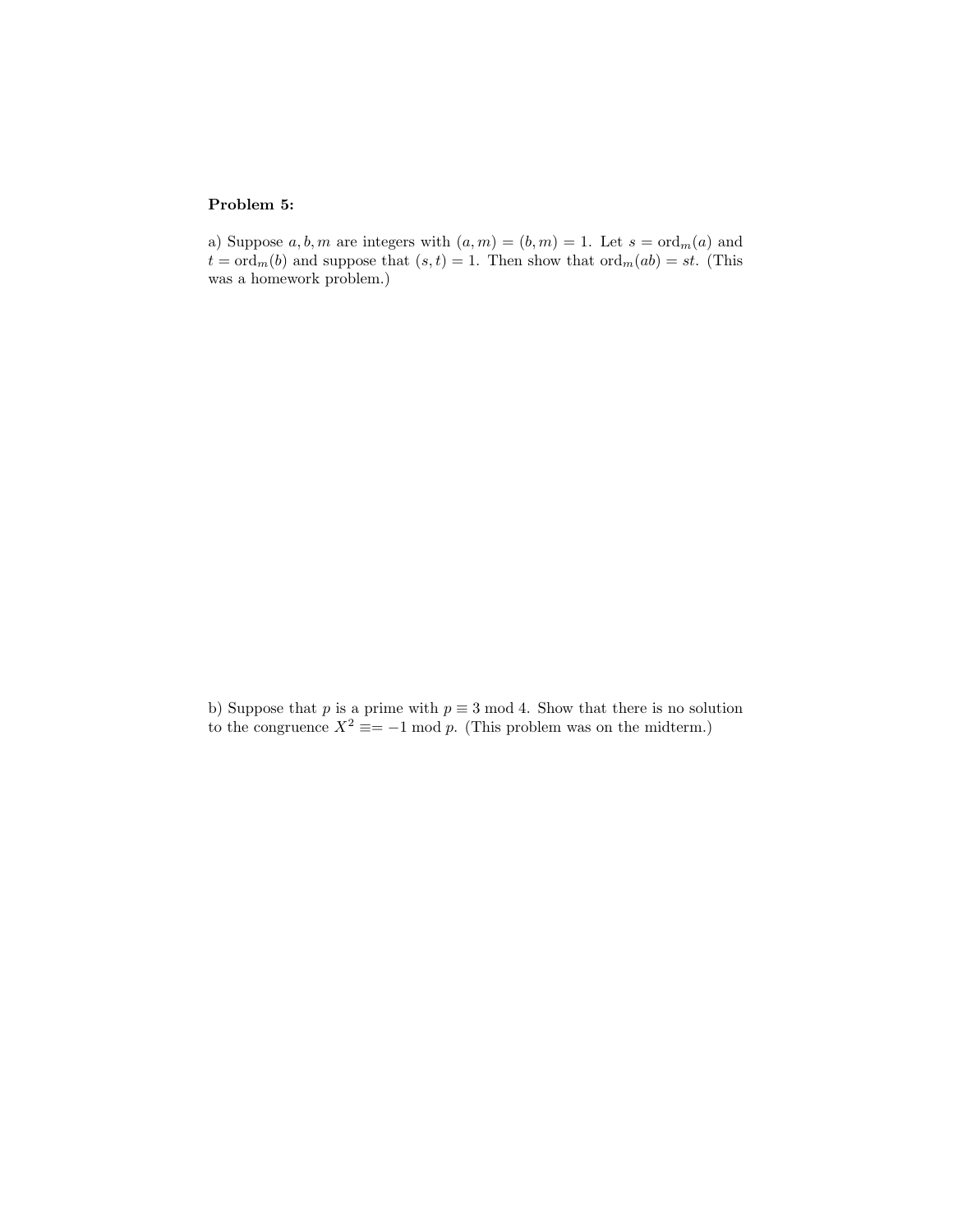### Problem 6:

a) Find all integers n such that n! is divisible by  $7^9$  but NOT divisible by  $7^{10}$ .

b) Let  $a$  and  $b$  denote positive integers. Let  $m$  denote the least common multiple of  $a$  and  $b$ , and let  $d$  denote the greatest common divisor of  $a$  and  $b$ . Then show that  $ab = md$ . (Hint: use the prime factorization of a and b.)